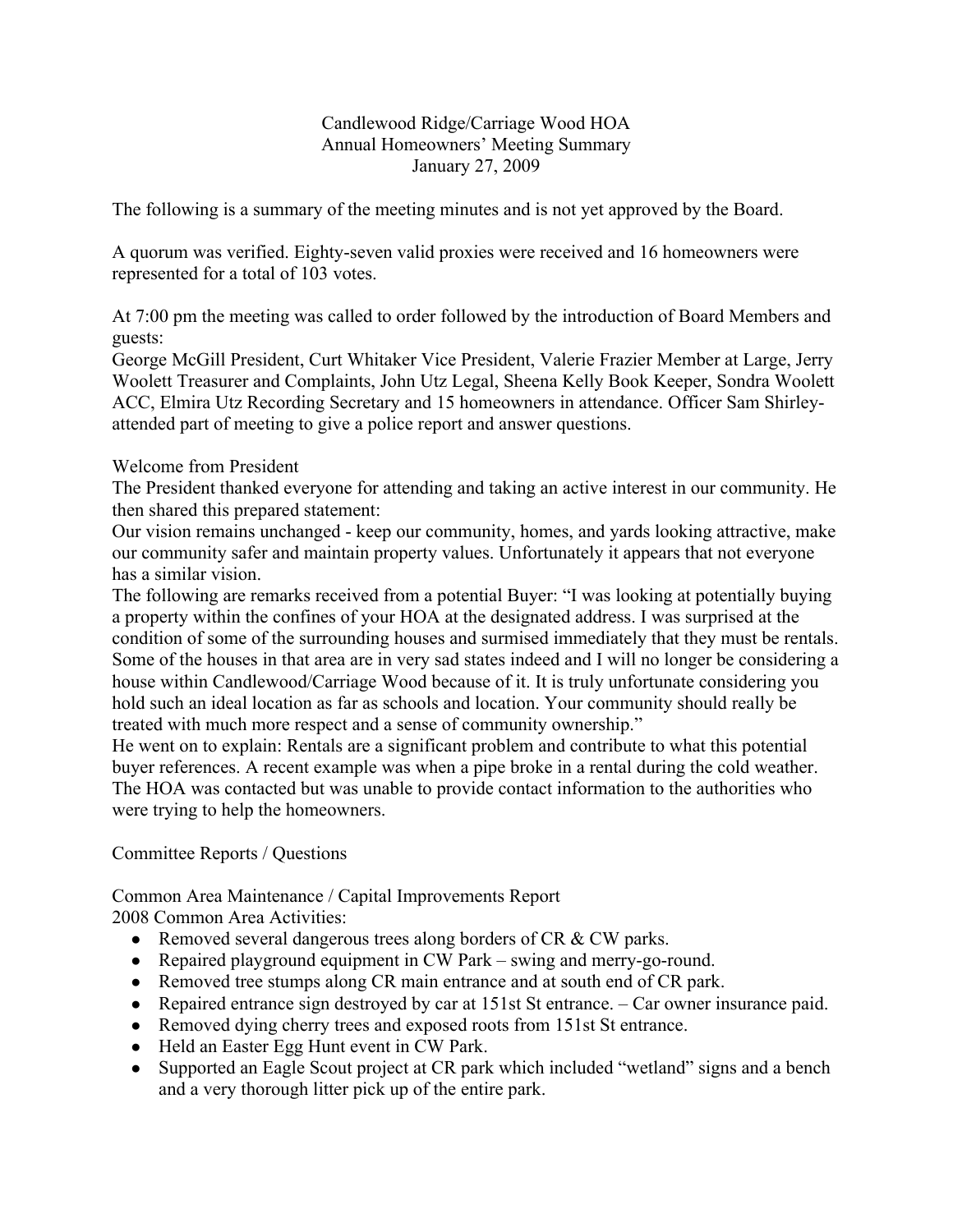- Vandalism On the increase this year. Most of Eagle Scout's project was destroyed including the bench. This cost the HOA time and money – call 911 and refer to case  $\#07$ -150561 if you see suspicious activity.
- Cedar River W&S completed necessary utility work in a cul-de-sac island in CR.
- Sponsored National Night Out against Crime

We are looking for a new Easter Egg Hunt Coordinator-we have the budget but need someone to take on the project.

Future CAM tasks

- Replace removed trees and grass at CR main entrance.
- Consider adding shrubs along street of CW retention pond chain link fence.

Capital Improvements

- Five Year Plan Completed in 2007
- Reserve Analysis Plan Implemented
- Need to set aside minimum of \$13005/yearly
- Spent \$3282.99 in 2008
	- Computer for use by Bookkeeper
	- New HOA Financial and Management S/W

Possible 2009 Major Improvements

- Repair additional portions of asphalt path in CR Park.
- Repair of retaining wall in center island of Candlewood Ridge Entrance.
- Continue Replacement of Signage at Entrances

CAM committee Functions

- Confer to:
	- Suggest major repair and replacement projects
	- Determine priorities and project layouts

If you have any interest in volunteering to be part of any committee please contact the HOA.

### King County Sheriff Patrols

- 264 hours of service provided in 4 to 6 hr segments at random times from Jan through Dec 2008.
- Main services:
	- Deterring trespassing in our parks after dark Majority of offenders nonresidents
	- Neighborhood speeding
	- $\circ$  Illegal parking & parking on streets with expired tabs
	- Crime deterrent
	- Feedback has been positive
	- 314 hours of service budgeted for 2009

Report from Officer Sam Shirley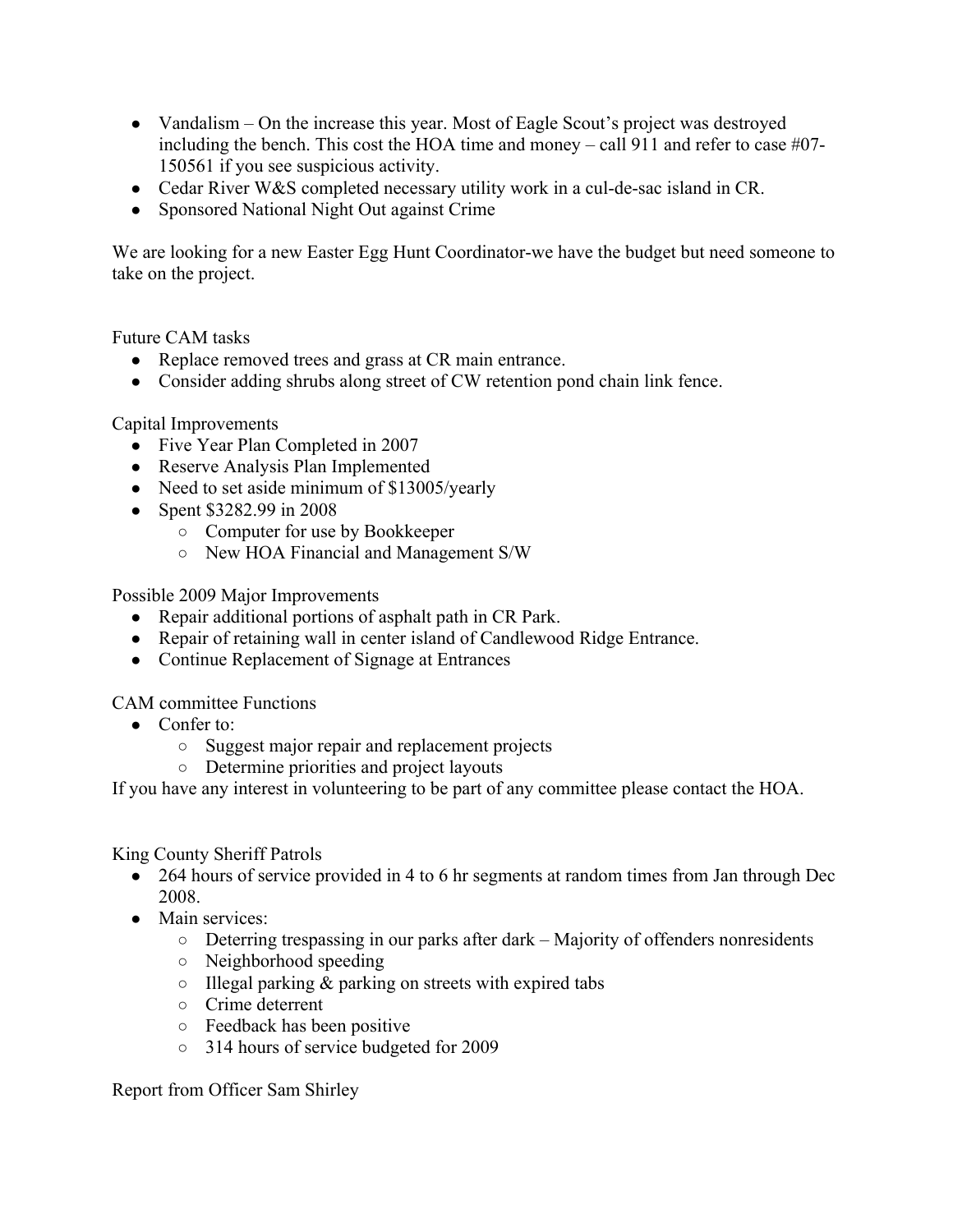A series of burglaries are a big problem at this time. They follow the same pattern. The house is door belled and if there is not an answer the suspects gain entry at the back of the house through a slider or other door. The thieves are targeting electronics, cash, flat screens, and jewelry. Make sure you always answer your door-even if it's just by answering through a locked door. If a stranger comes to your door get a description and license plate if you can. Call 911 with any suspicious activity. Other suggested countermeasures include locked doors, set alarm systems, and install glass breakage sensors.

Architectural Control Report

2008 ACC Activities 1/1/08-12/31/08

January: 1 roof, 1 exterior paint, 3 window replacement, 1 deck/landscaping February: 2 shed, 1 fence, 4 roof, 2 exterior paint March: 4 roof , 3 exterior paint, 1 window replacement, 1 garage door, 1 deck/landscaping. April: 1 fence, 1 roof, 3 exterior paint, 3 window replacement, 1 other, 1 decks/landscaping May: 1 fence, 3 roof, 7 exterior paint, 1 other, 6 decks landscaping June: 1 fence, 2 roof, 5 exterior paint, 1 other, 3 decks landscaping July: 1 shed, 1 fence, 1 roof, 7 exterior paint, 2 other, 5 decks landscaping August: 1 roof, 6 exterior paint, 3 window replacement, 6 decks/landscaping September: 1 fence, 5 roof, 6 exterior paint, 3 decks landscaping October: 1 fence, 3 exterior paint, 1 window replacement, 2 other, 1 decks/landscaping November: 1 shed, 1 exterior paint, 2 window replacement, 1 decks/landscaping December: 1 exterior paint, 2 window replacement, 1 decks/landscaping

Totals: 4 shed, 7 Fence, 22 Roof Replacements, 45 Exterior Paint, 15 Window Replacements, 7 other, 1 garage door replacement, 28 decks/landscaping. Totals by Month: January-6, February-9, March-10, April-9, May-18, June-12, July-17, August-16, September-15, October-8, November-5, December-4

# ACC Notes

- 12 projects started without an ACC request submitted or an approval given.
- 1 project started using materials that could not be approved. Extra time, money and stress occurred.
- A nonrecurring \$100 fine can be imposed for not submitting a request or receiving approval prior to commencing work. Additional recurring fines can be imposed for not replacing unapproved materials in a timely manner.
- Recommend contact ACC via email or phone if no feedback received within 15 days of submittal. (HOA phone 425-738-8611 or architecture@crcwhoa.org). Contact if need to do emergency repairs.
- Notebook of paint chip samples that meet HOA guidelines is available. Contact ACC Chairman for notebook.

## Complaint Compliance Committee Report

The HOA complaint process was briefly explained. The following steps are followed as necessary: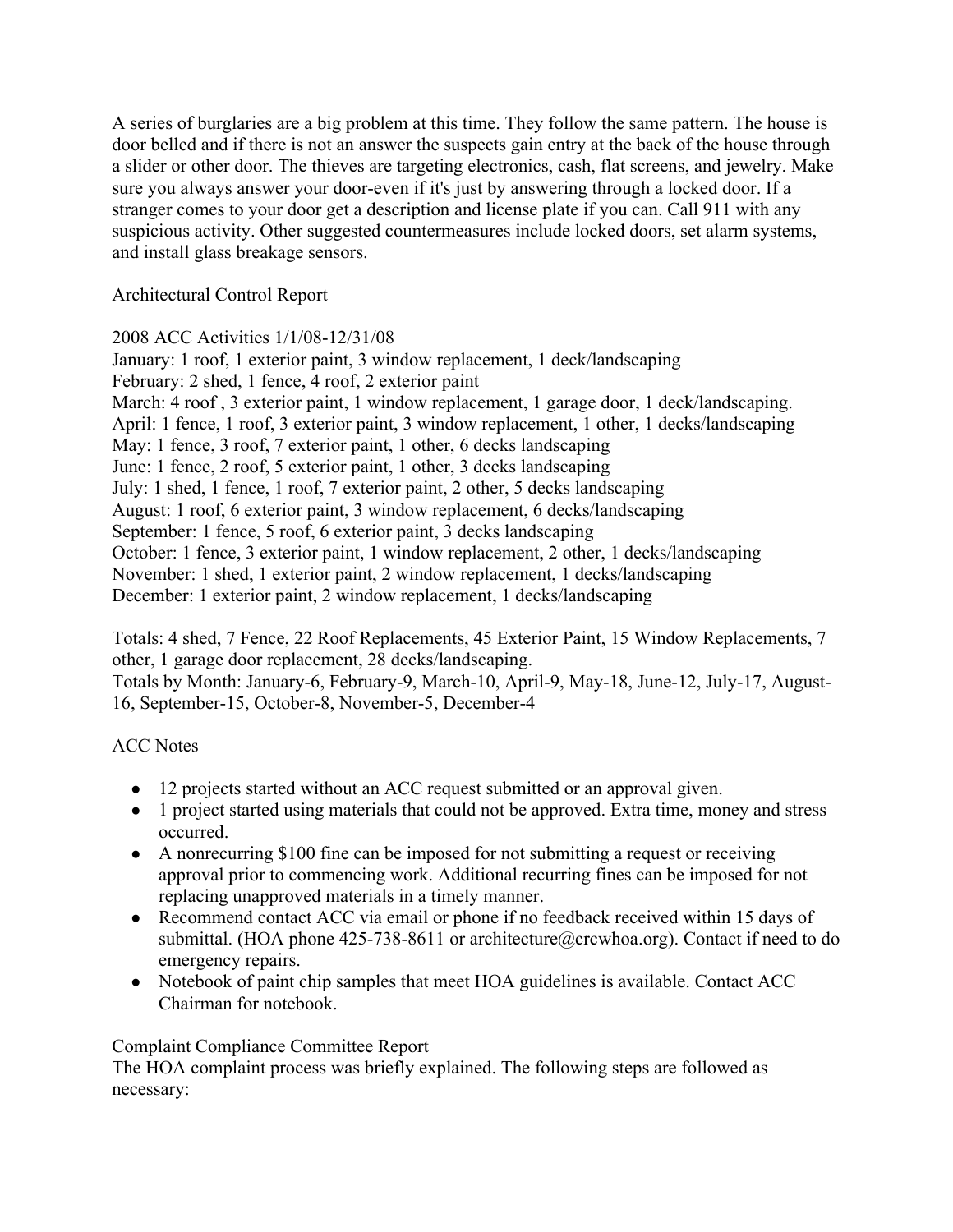- Receive Complaint
- Verify
- Respond to Initiator
- 1st, 2nd, 3rd letters
- Thank you Letter
- $\bullet$  Fine
- Lien
- Legal Action

## Complaint Compliance Committee Activities 2008

- 124 Complaints
- 300 plus letters sent out
- 2nd and 3rd letters where required, sent registered or certified.
- 8 Homeowners are in fine stage
- 108 Complaints Closed
- 38 Open Active complaints

## Legal & Insurance Report

Legal chair read letter from our attorney regarding ongoing litigation with the HOA. Synopsis is that our recent motion to have all individuals named in the original complaint including; individual board members, HOA employees and spouses, was successful. The Judge ruled in the HOA's favor "with prejudice."-indicating the inclusion of said individuals should not reoccur. The complaint, regarding the enforcement of not allowing the home business to operate within the HOA is still pending trial.

Treasurer Report

Available Funds Beginning of 2009

- General Reserve Fund \$25000
- Legal Reserve Fund \$20000
- Capital Replacement Reserve \$20694
	- $\circ$  We have approx \$300,000 in capital equipment
	- Need to set aside minimum \$13,005/yr
	- Near term replacement needs are small
	- Slightly ahead of reserve analysis plan
- Operating Fund \$4976

## 2008 Financial Events

- Purchased computer for used by bookkeeper
- Purchased new HOA Financial and Management S/W. Old S/W no longer supported.
- Digital Phone Service started. New phone number 425-738-8611. Voice messages delivered by email to selected Board Members and Committees.
- 2007 Audit Ongoing.
- Ended year with 57 HOs delinguent in paying dues and 39 with liens filed. Numbers up from last year.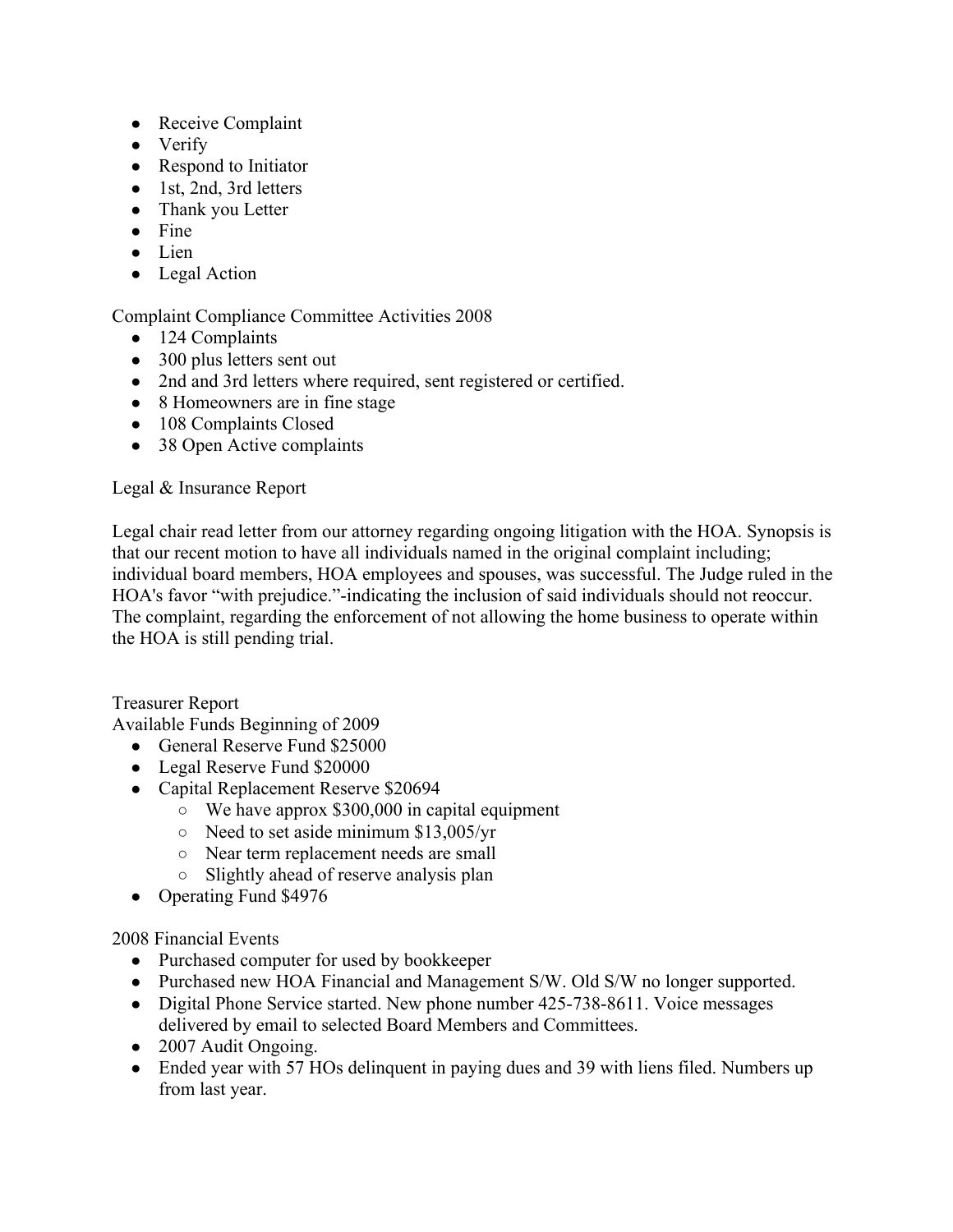| Category                                                  | 2008 Budget (No<br>Dues Increase) | 2008<br><b>Actual</b>  | (3% increase)             | 2009 Proposed Budget Notes On 2009 Budget   |
|-----------------------------------------------------------|-----------------------------------|------------------------|---------------------------|---------------------------------------------|
| <b>Revenues</b>                                           |                                   |                        |                           |                                             |
| Dues\Assessments                                          | \$114,580.00                      |                        | \$112,863.54 \$117,980.00 | Assumes all pay.                            |
| Interest                                                  | \$350.00                          | \$1,262.59             | \$350.00                  |                                             |
| Other                                                     | \$375.00                          | \$18,492.11 \$500.00   |                           | Fines, fees, Insurance, etc                 |
| <b>Total Revenues</b>                                     | \$115,305.00                      |                        | \$132,618.24 \$118,830.00 |                                             |
| Operating<br><b>Expenditures</b>                          |                                   |                        |                           |                                             |
| Common Areas<br>Maintenance                               | \$31,000.00                       |                        | \$27,544.38 \$31,000.00   | Canber Contract \$20,125<br>yearly          |
| Capital Property<br>Maintenance                           | \$0.00                            | \$0.00                 | \$5,000.00                | Capital Equipment Repairs.                  |
| Insurance                                                 | \$9,100.00                        | \$8,974.00             | \$9,100.00                | cost increased \$4 last year                |
| <b>Sheriff Patrol</b>                                     | \$12,900.00                       | \$11,135.36            | \$12,900.00               | Provides approx 314 hrs<br>service          |
| Storage Rental                                            | \$900.00                          | \$715.00               | \$900.00                  |                                             |
| News Letters (Flyer)                                      | \$5,500.00                        | \$4,097.67             | \$5,500.00                | 3 months not published in<br>2008           |
| Bookkeeper Salary                                         | \$11,124.00                       | \$11,124.00            | \$12,000.00               |                                             |
| Website                                                   | \$120.00                          | \$95.40                | \$100.00                  |                                             |
| Legal Expenses                                            | \$2,200.00                        | \$15,515.00            | \$5,500.00                | Includes Lien filing fees                   |
| Acctg Fees                                                | \$3,200.00                        | \$3,750.00             | \$1,700.00                | Financial Review for 2009                   |
| Office Supplies                                           | \$3,500.00                        | \$3,053.27             | \$2,500.00                |                                             |
| Utilities                                                 | \$5,000.00                        | \$3,483.39             | \$5,000.00                |                                             |
| Postage                                                   | \$2,500.00                        | \$3,339.17             | \$4,000.00                | Lot of certified mail                       |
| <b>HOA Functions</b>                                      | \$1,500.00                        | \$583.67               | \$1,500.00                | Easter Extravaganza &<br>HOA picnic         |
| <b>Income Taxes</b>                                       | \$150.00                          | \$75.00                | \$150.00                  |                                             |
| <b>Secretary Fees</b>                                     | \$1,486.00                        | \$1,379.82             | \$1,560.00                |                                             |
| Meeting Rm Fees                                           | \$100.00                          | \$25.00                | \$100.00                  | Meetings not held in<br>Sheriff's office    |
| Rentals (Pipeline)<br>Non-budgeted CAM<br><b>Expenses</b> | \$993.00                          | \$957.88<br>\$8,795.79 | \$1,040.00                | Increases yearly<br>Replaced entrance sign  |
| Contingencies                                             | \$1,700.00                        | \$1,210.80             | \$3,000.00                |                                             |
| <b>Transfers In (Out)</b>                                 |                                   |                        |                           |                                             |
| Capital Replace Reserve \$22,000.00                       |                                   |                        | \$22,000.00 \$16,000.00   | Reserve Anal requires min<br>\$13005 yearly |

The following budget chart was discussed:

**Total Expenditures \$114,973.00 \$127,854.60 \$118,550.00**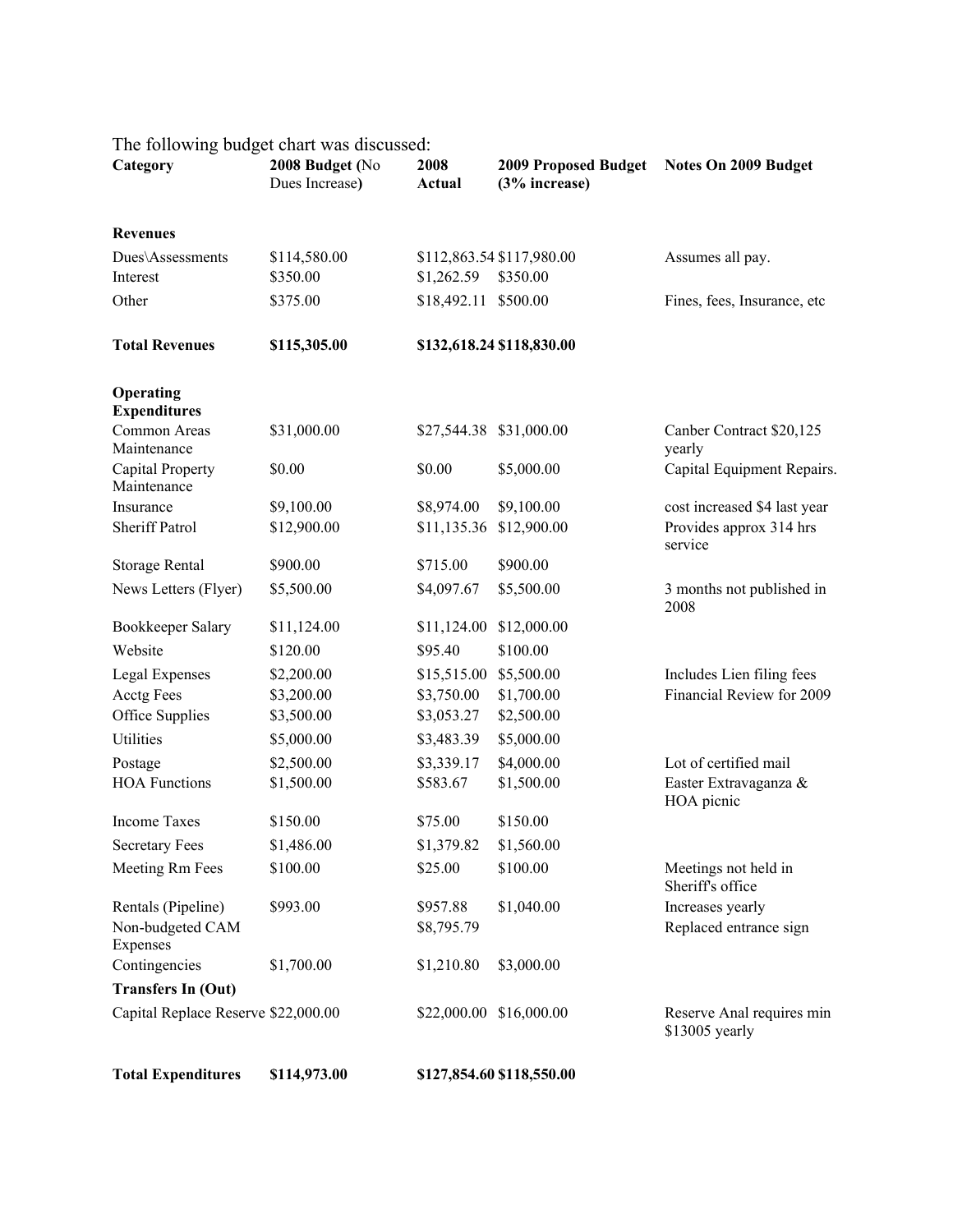**Net Unbudgeted \$332.00 \$4,763.64 \$280.00**

A motion to accept 2009 budget as written was made and seconded: Passed unanimously

Nomination of new Board Members – Three positions were open.

Reminder was made to consider conflicts of interest, such as open ACC related complaints, and the fact that the HOA is currently involved in a lawsuit.

Nominations from the floor included: John Utz, George McGill, John Newcome, Norm Roth, and Richard Follette. A potential conflict of interest was disclosed regarding an open ACC related complaint associated with one of the nominees.

Election of Board Members

84 proxy votes were exercised by Curt Whitaker at the request of President, George McGill (usually president's duty but since George McGill was a nominee they were passed to the vice president). Three proxy votes were exercised by George McGill since his name was specifically inserted on the proxies. Ballots were distributed to attending Homeowners and collected for counting by one of attending homeowners and the bookkeeper.

Results as announced : Actual results John Utz 101 99 John Newcome 100 98 George McGill 103 101 Norm Roth 5 5 Richard Follette 6 6

Two ballots were used for exercising the proxies and were initially counted as 2 additional homeowner ballots.

8:45 Additional Homeowner Questions / Comments

Home owner suggested that we encourage compliance with the covenants and rules and regulations by spotlighting especially nicely maintained homes in our newsletter. Suggestion was made to contact Kevin Idzi - our webmaster about hosting the idea on the website.

A concern was raised by a CW resident about a dangerous spot coming out of the neighborhood to the light at Petrovitsky. If you are concerned about this icy spot, please request the county sand the area when it is below freezing. Please help by calling King County Roads: 1-800-527- 6237

Paul Bader of the CERT program presented information about the CERT emergency preparedness course. 8 residents, 2 in CR and 6 in CW are now qualified CERT members. Training is free at Renton Voc Tech and information can be found on their website. The CERT met in the past week and developed an informal proposal to assist our communities in the event of an emergency. In the event of an emergency the Carriage Wood park is the best